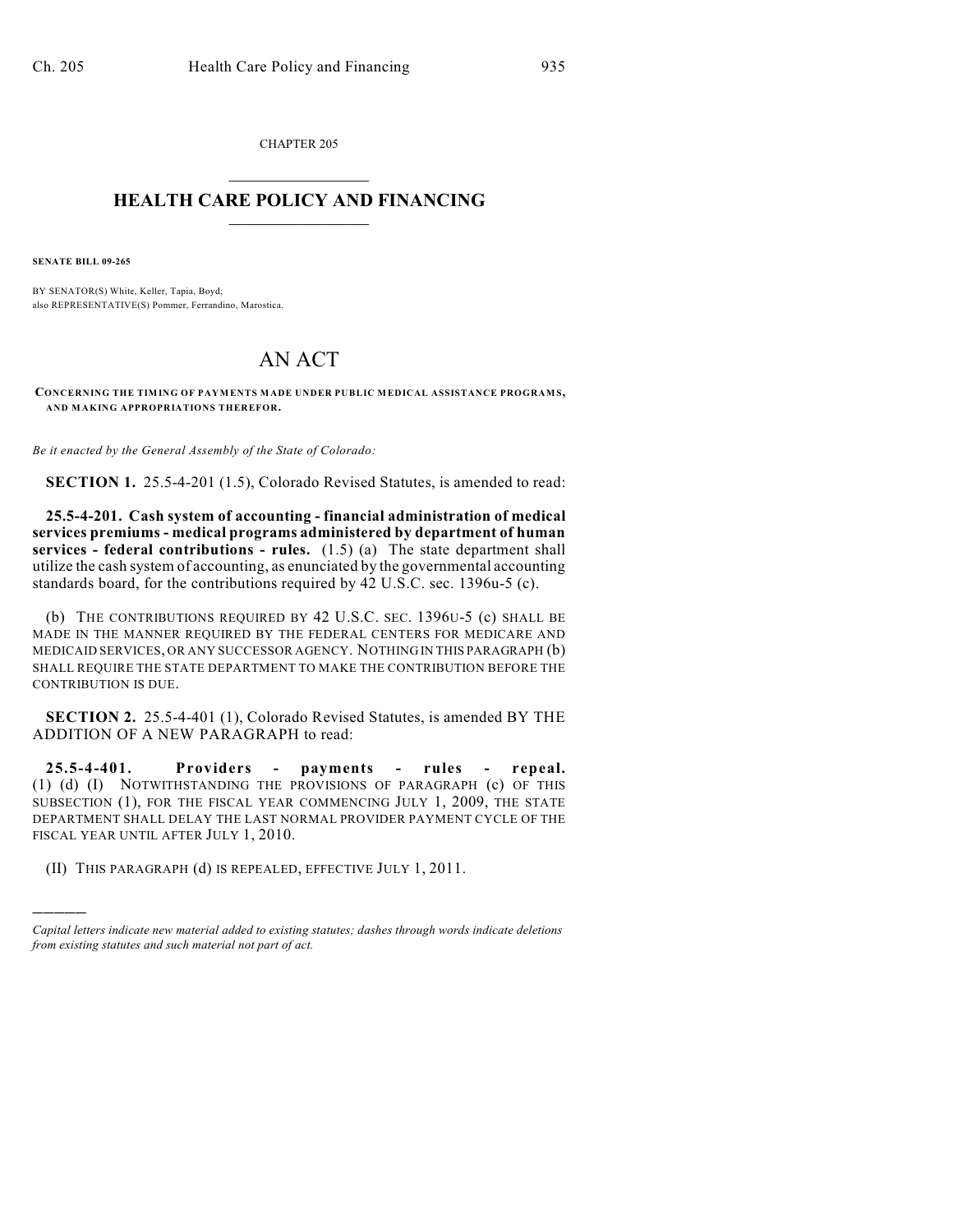**SECTION 3.** 25.5-5-407.5, Colorado Revised Statutes, is amended BY THE ADDITION OF A NEW SUBSECTION to read:

**25.5-5-407.5. Prepaid inpatient health plan agreements - rules.** (1.5) EFFECTIVE JUNE 1, 2010, THE STATE DEPARTMENT SHALL MAKE A CAPITATION PAYMENT TO A PIHP FOR EACH ENROLLED CLIENT ENROLLED UNDER A PIHP AGREEMENT NO SOONER THAN THE FIRST DAY OF THE MONTH FOLLOWING THE MONTH THE CLIENT IS ENROLLED WITH THAT PIHP ENTITY.

**SECTION 4.** 25.5-5-408 (1) (a), Colorado Revised Statutes, is amended to read:

**25.5-5-408. Capitation payments - availability of base data - adjustments rate calculation - capitation payment proposal - preference - assignment of medicaid recipients.** (1)(a) (I) The state department shall make prepaid capitation payment PAYMENTS to MCEs based upon a defined scope of services under a risk contract.

(II) EFFECTIVE JUNE 1, 2010, THE STATE DEPARTMENT SHALL MAKE A CAPITATION PAYMENT TO AN MCE FOR EACH ENROLLED CLIENT NO SOONER THAN THE FIRST DAY OF THE MONTH FOLLOWING THE MONTH THE CLIENT IS ENROLLED WITH THAT MCE.

**SECTION 5.** 25.5-5-411 (1.5), Colorado Revised Statutes, is amended BY THE ADDITION OF A NEW PARAGRAPH to read:

**25.5-5-411. Medicaid community mental health services - administration rules.** (1.5) (c) EFFECTIVE JUNE 1, 2010, THE STATE DEPARTMENT SHALL MAKE A CAPITATION PAYMENT TO A MEDICAID COMMUNITY MENTAL HEALTH SERVICES MCO FOR EACH MEDICAL ASSISTANCE RECIPIENT NO SOONER THAN THE FIRST DAY OF THE MONTH FOLLOWING THE MONTH THE RECIPIENT IS ENROLLED WITH THAT MCO.

**SECTION 6.** 25.5-5-412 (12), Colorado Revised Statutes, is amended to read:

**25.5-5-412. Program of all-inclusive care for the elderly - legislative declaration - services - eligibility.** (12) (a) The general assembly shall make appropriations to the state department to fund services under this section provided at a monthly capitated rate. The state department shall annually renegotiate a monthly capitated rate for the contracted services.

(b) EFFECTIVE JUNE 1, 2010, THE STATE DEPARTMENT SHALL MAKE A CAPITATION PAYMENT TO THE PACE PROGRAM FOR EACH ELIGIBLE PERSON NO SOONER THAN THE FIRST DAY OF THE MONTH FOLLOWING THE MONTH THE ELIGIBLE PERSON IS ENROLLED IN THE PACE PROGRAM.

**SECTION 7.** 25.5-8-110 (10), Colorado Revised Statutes, is amended to read:

**25.5-8-110. Participation by managed care plans.** (10) (a) The department shall make a capitation payment to managed care plans based upon a defined scope of services at an agreed upon rate. The department shall only use market rate bids that do not discriminate and are adequate to assure quality, network sufficiency, and long-term competitiveness in the children's basic health plan managed care market.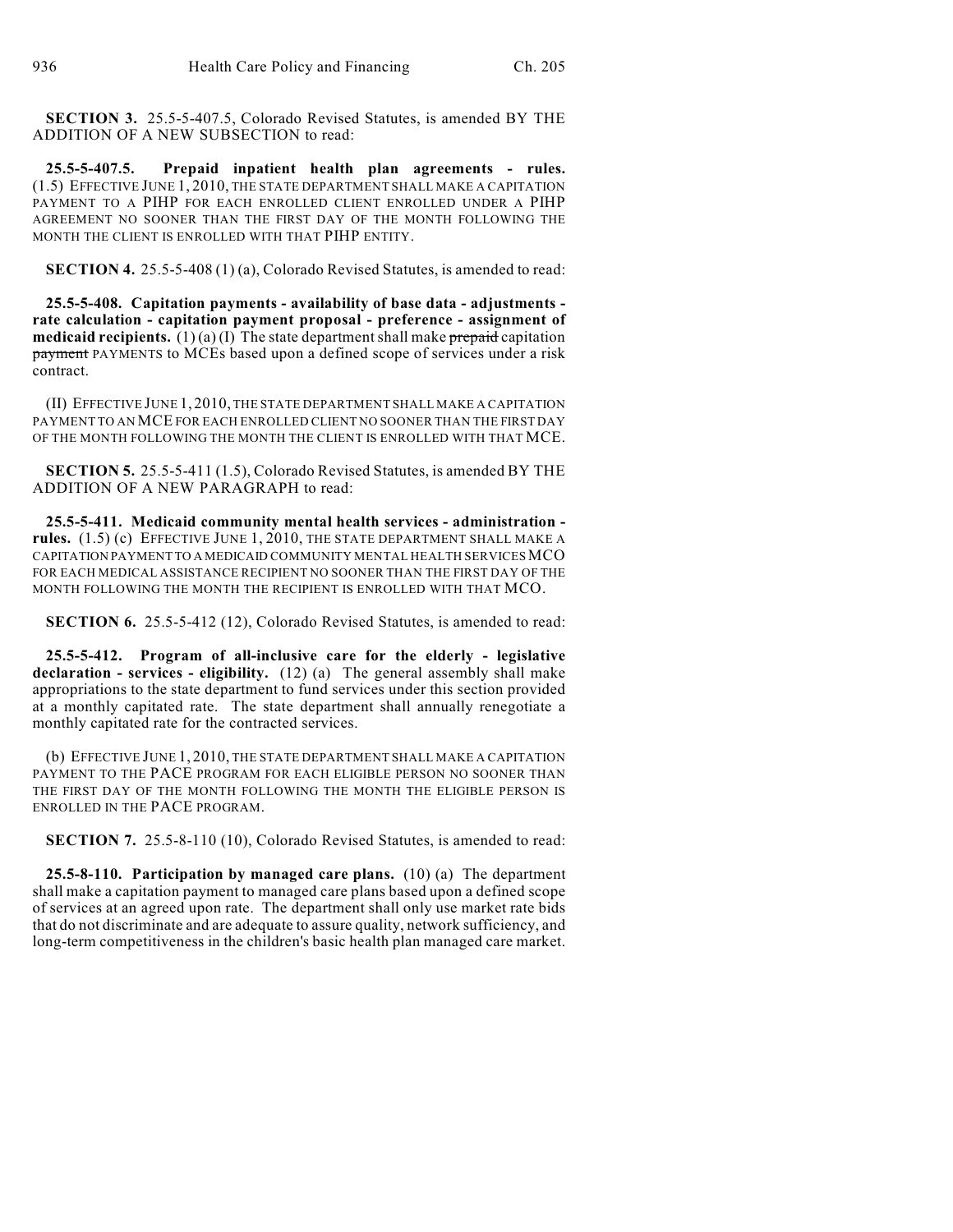The department shall retain a qualified actuary to establish a lower limit for such bids. A certification by such actuary to the appropriate lower limit shall be conclusive evidence of the department's compliance with the requirements of this subsection (10). For the purposes of this subsection (10), a "qualified actuary" shall be a person deemed as such under rules promulgated by the commissioner of insurance.

(b) EFFECTIVE JUNE 1, 2010, THE STATE DEPARTMENT SHALL MAKE A CAPITATION PAYMENT TO A MANAGED CARE PLAN UNDER THIS SECTION FOR EACH ENROLLED CLIENT NO SOONER THAN THE FIRST DAY OF THE MONTH FOLLOWING THE MONTH THE CLIENT IS ENROLLED WITH THAT MANAGED CARE PLAN.

**SECTION 8. Appropriations - adjustments in 2009 long bill.** (1) For the implementation of this act, appropriations made in the annual general appropriation act, to the department of health care policy and financing, for the fiscal year beginning July 1, 2009, shall be adjusted as follows:

(a) The appropriation to medical services premiums, for medical service premiums is decreased by fifty-seven million four hundred forty-eight thousand eighteen dollars (\$57,448,018). Of said sum, twenty-seven million three hundred twenty-three thousand nine hundred fifty-six dollars (\$27,323,956) shall be from the general fund, one million five hundred forty-one thousand three hundred forty-six dollars (\$1,541,346) shall be from the health care expansion fund created in section 24-22-117 (2) (a) (I), Colorado Revised Statutes, and twenty-eight million five hundred eighty-two thousand seven hundred sixteen dollars (\$28,582,716) shall be from federal funds.

(b) The appropriation to medicaid mental health community programs, for mental health capitation payments, is decreased by seventeen million six hundred seventy-one thousand eight hundred sixty-three dollars (\$17,671,863). Of said sum, eight million two hundred eighty-one thousand five hundred ninety-three dollars (\$8,281,593) shall be from the general fund, five hundred fifty-three thousand five hundred eighty-seven dollars (\$553,587) shall be from the health care expansion fund created in section 24-22-117 (2) (a) (I), Colorado Revised Statutes, and eight million eight hundred thirty-six thousand six hundred eighty-four dollars (\$8,836,684) shall be from federal funds.

(c) The appropriation to the indigent care program, children's basic health plan premium costs, is decreased by twelve million two hundred twenty-five thousand three hundred forty-four dollars (\$12,225,344). Of said sum, two million five hundred fifty-four thousand six hundred two dollars (\$2,554,602) shall be from the children's basic health plan trust fund created in section 25.5-8-105 (1), Colorado Revised Statutes, one million seven hundred twenty-four thousand two hundred sixty-nine dollars (\$1,724,269) shall be from the health care expansion fund created in section 24-22-117 (2) (a) (I), Colorado Revised Statutes, and seven million nine hundred forty-six thousand four hundred seventy-three dollars (\$7,946,473) shall be from federal funds.

(d) The appropriation to the indigent care program, children's basic health plan dental costs, is decreased by eight hundred eighty-six thousand one hundred thirteen dollars (\$886,113). Of said sum, two hundred seven thousand eight hundred sixty